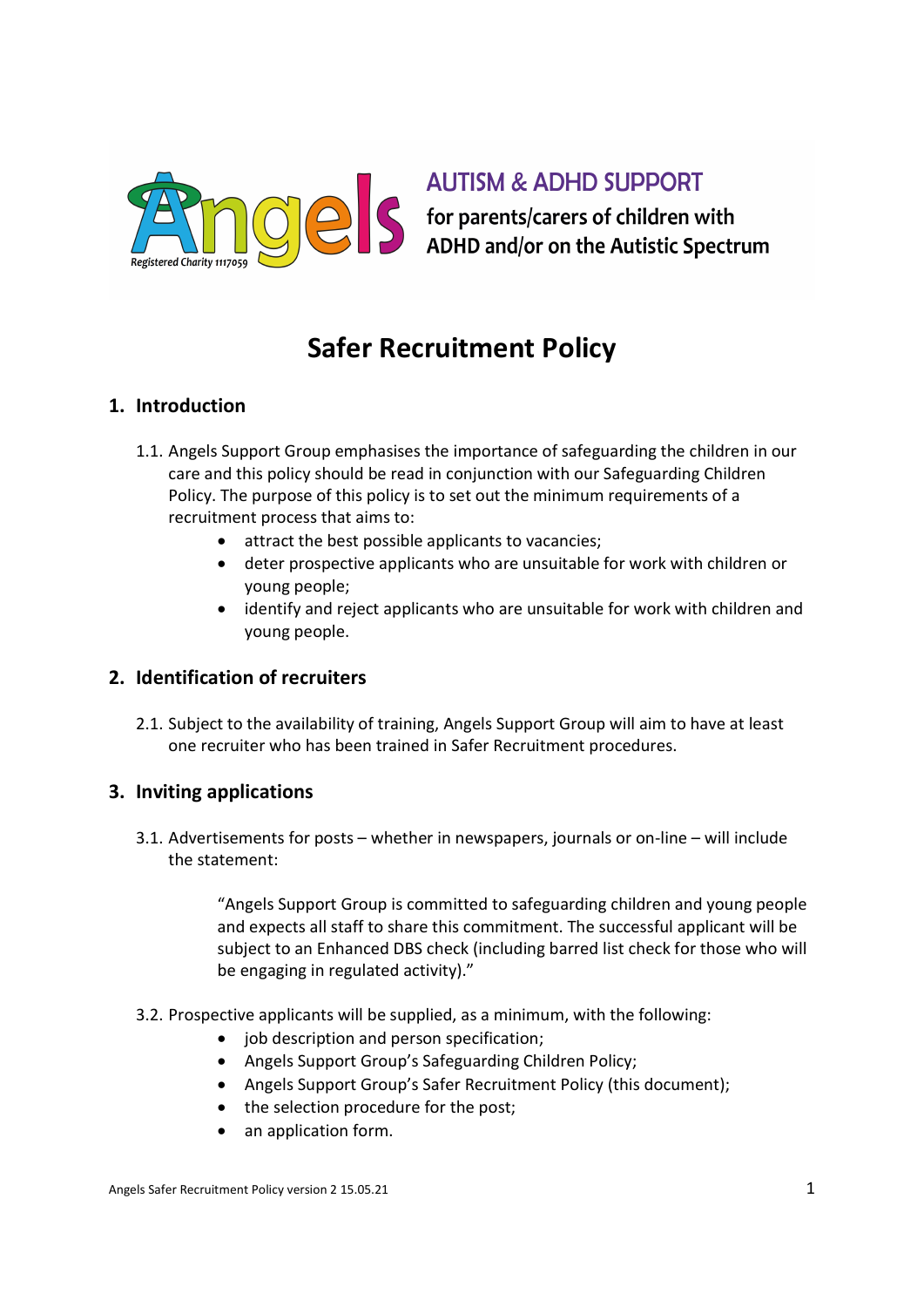3.3. All prospective applicants must complete, in full, an application form. We require information on academic and employment history; suitability for the role; referee details; a declaration about Disclosure and Barring Service checks and a declaration of eligibility to work in the UK. The provision of any false information is an offence and could result in the application being rejected or summary dismissal if the applicant has been selected and possible referral to the police and/or the DBS.

#### 4. Short-listing and references

- 4.1. Short-listing of candidates will be against the person specification for the post.
- 4.2. Where possible, references will be taken up before the selection stage, so that any discrepancies can be probed during the selection process.
- 4.3. References will be sought directly from the referee. References or testimonials provided by the candidate will not be accepted. We do not accept open references, those from relatives or those writing solely in the capacity of friend.
- 4.4. Where necessary, referees will be contacted by telephone or email in order to clarify any anomalies or discrepancies. A detailed written note will be kept of such exchanges.
- 4.5. Where necessary, previous employers who have not been named as referees will be contacted in order to clarify any anomalies or discrepancies. A detailed written note will be kept of such exchanges.
- 4.6. Referees will always be asked specific questions about:
	- the candidate's suitability for working with children and young people;
	- any disciplinary warnings, including time-expired warnings, that relate to the safeguarding of children;
	- the candidate's suitability for this post.
- 4.7. Angels Support Group's employees are entitled to see and receive, if requested, copies of their employment references.

#### 5. The selection process

- 5.1. Selection techniques will be determined by the nature and duties of the vacant post, but all vacancies will require an interview of short-listed candidates.
- 5.2. Interviews will always be face-to-face (which may be via video link). Telephone interviews may be used at the short-listing stage but will not be a substitute for a faceto-face interview.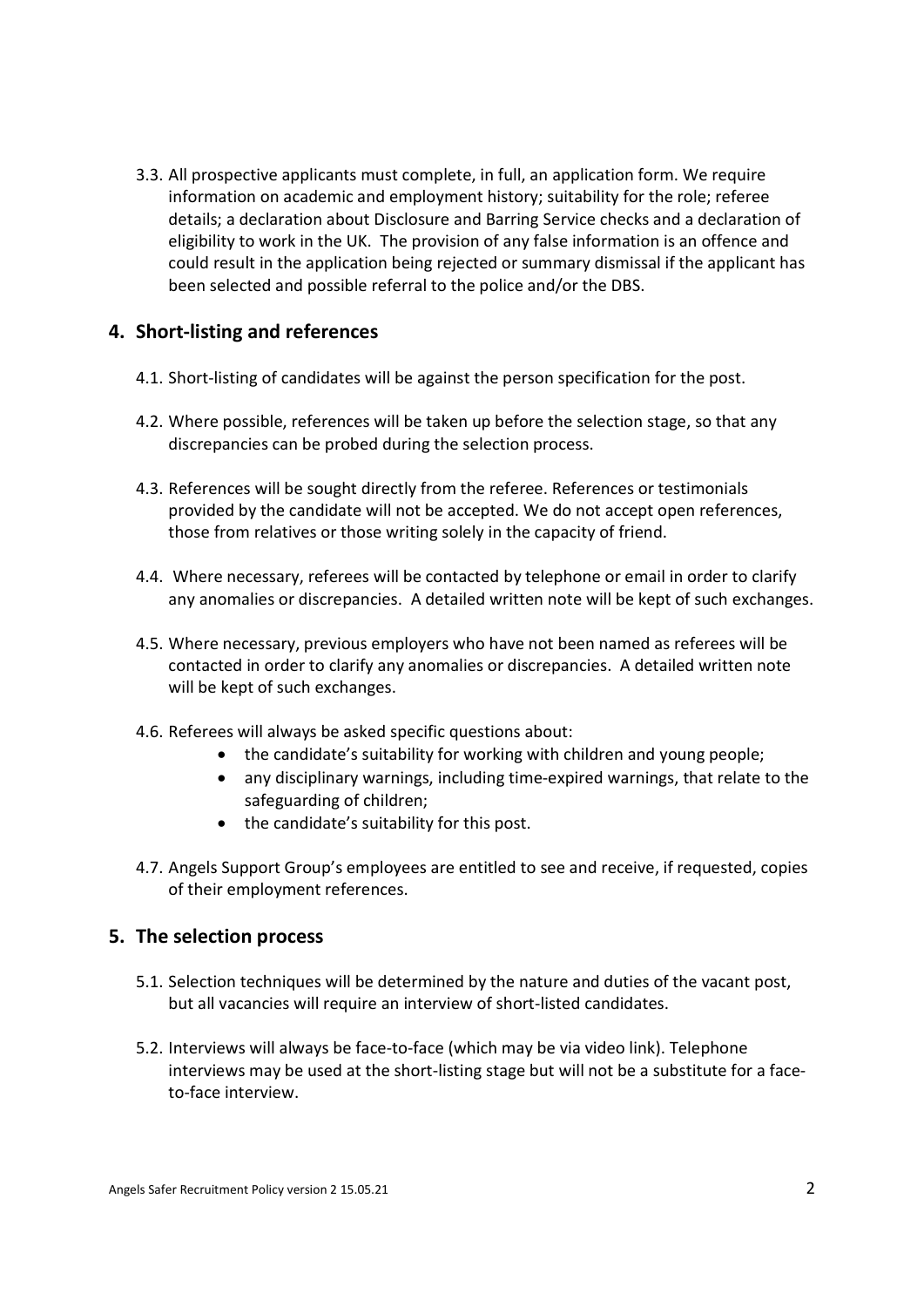- 5.3. Candidates will always be required:
	- to explain satisfactorily any gaps in employment;
	- to explain satisfactorily any anomalies or discrepancies in the information available to recruiters;
	- to declare any information that is likely to appear on a DBS disclosure;
	- to demonstrate their capacity to safeguard and protect the welfare of children and young people.

#### 6. Employment checks

- 6.1. All applicants are required to bring to the interview:
	- proof of identity
	- proof of their qualification (only original documents are accepted).
	- proof of eligibility to live and work in the UK
- 6.2. Successful applicants will also be required to complete:
	- a confidential health questionnaire
	- an application for an enhanced DBS check (including a barred list check if required) and receive satisfactory clearance.

#### 7. Offer of appointment

- 7.1. A conditional Offer of Appointment is made in writing to the successful candidate. The offer is made subject to:
	- a. Confirmation of proof of eligibility to work in the UK. Angels will obtain this via Gov.UK: www.gov.uk/check-job-applicant-right-to-work
	- b. Receipt of at least two references satisfactory to the charity (if these have not already been received).
	- c. Verification of identity and qualifications.
	- d. A Barred list check (if required)
	- e. A satisfactory DBS Certificate at the enhanced level.
	- f. Medical fitness for the role and duties.
	- g. The entries on the application form proving to be complete and accurate.

#### 8. Induction

- 8.1. Upon starting employment, as part of the Induction process, each employee is given safeguarding training and guidance on safe working practices. In so doing we are meeting our obligations as an employer, and reinforcing our commitment to ensuring the safeguarding children and employees alike.
- 8.2. Regular meetings will be held during the first 3 months of employment between the new employee(s) and the appropriate manager(s).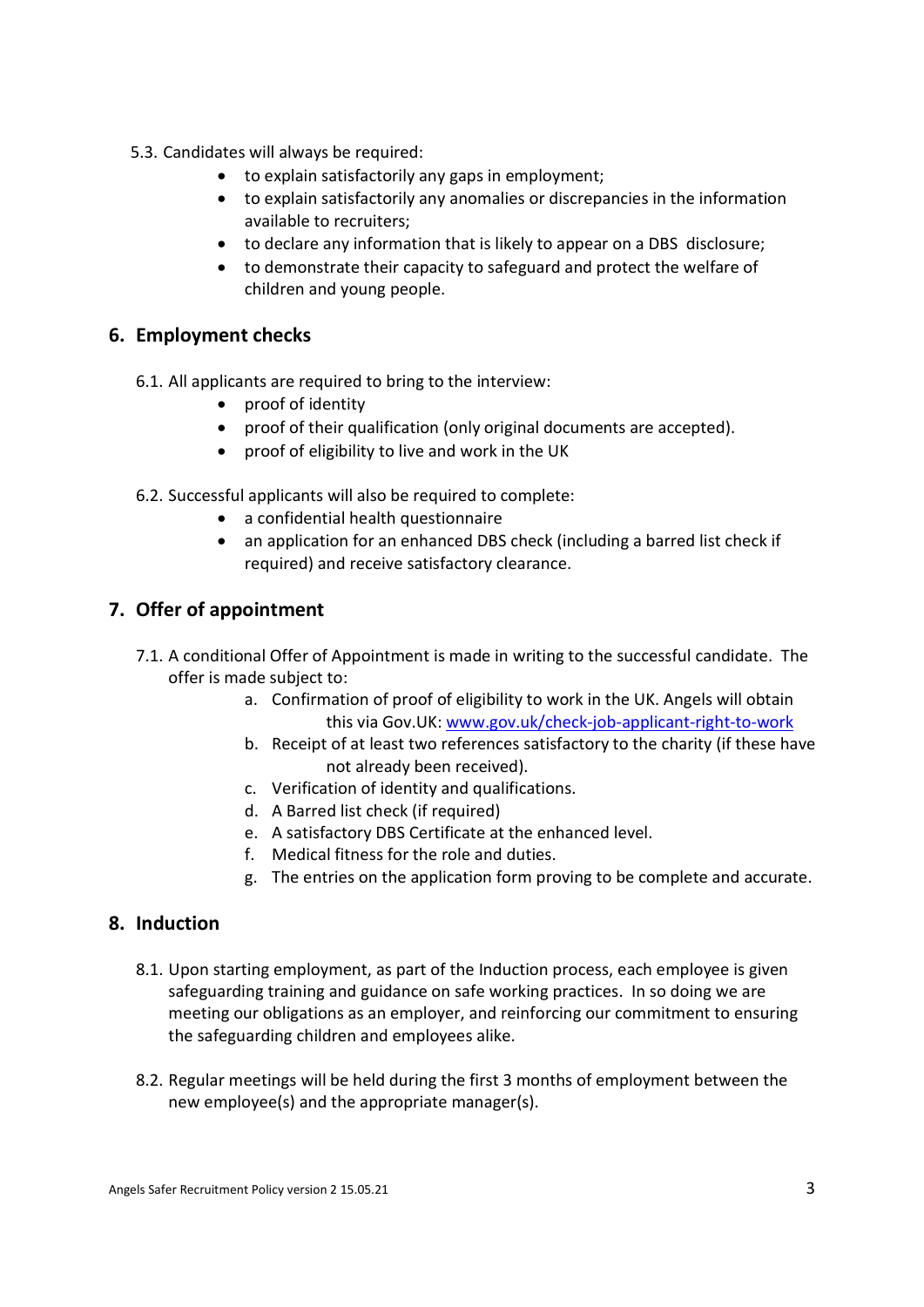#### 9. Volunteers

- 9.1. Potential volunteers will be required to complete a volunteer application form and will have references checked. Depending on the nature of the role they may be required to complete and receive a satisfactory enhanced DBS check, which will include a barred list check if the role involves engaging in a regulated activity as defined in the Safeguarding Vulnerable Groups Act 2006.
- 9.2. Volunteers will receive induction training in line with employees (see section 8.1 above)